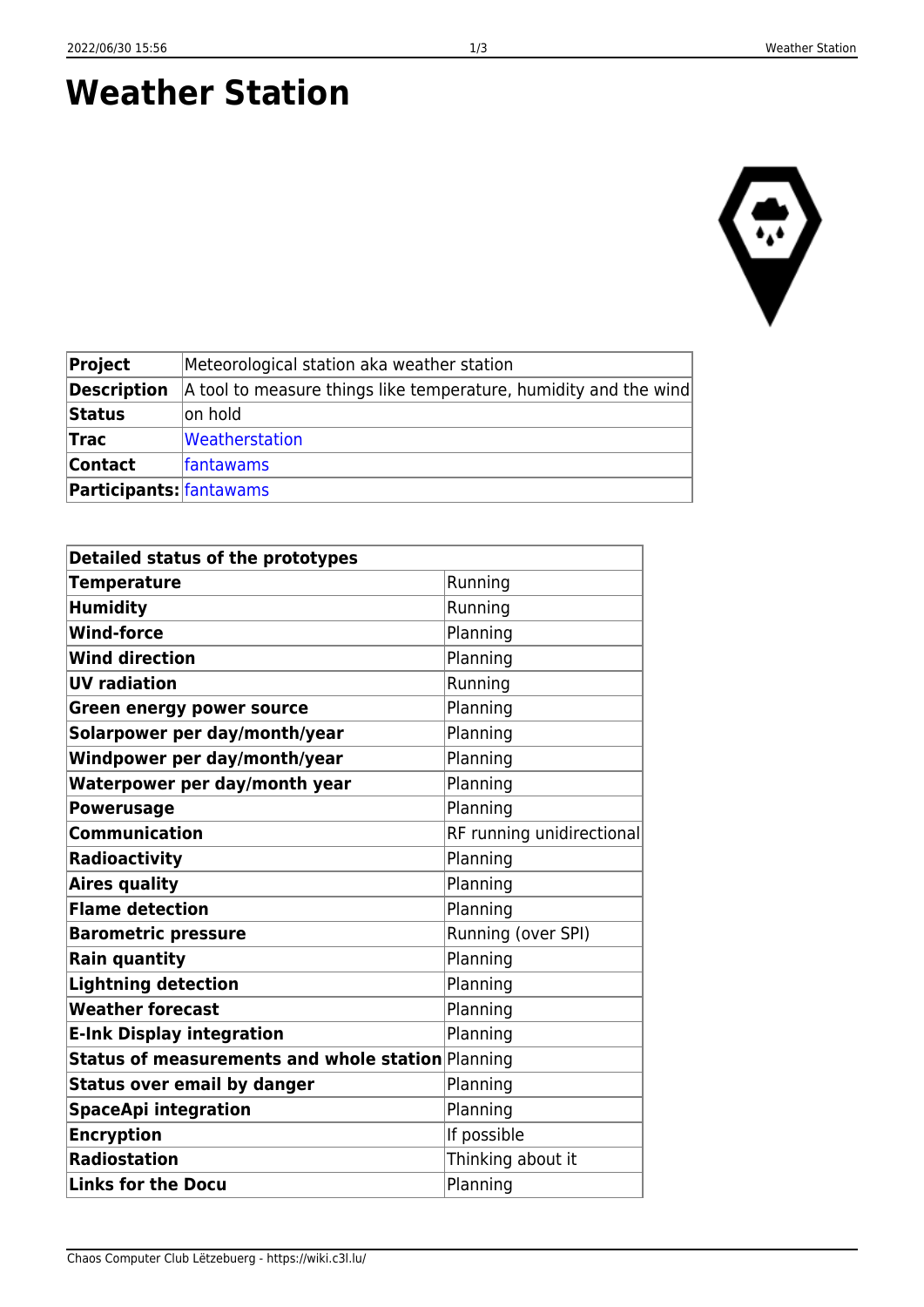## **Detailed Description**

The weather station is a multiple purpose tool for measuring everything meteorological you want. Be it normal things like temperature and humidity or special and much fancier things like UV-radiation and radioactivity.

Measuring things is already pretty cool, but we also need to have something, where we can look at what we measure. So we are going to need some kind of display. For that purpose we are going to integrate an E-Ink Display with some fancy images, our actual status of our measurements and of course an forecast for the weather itself. The advantage of an E-Ink display is, it only needs an power source if it changes the page and you have always an good view on it no madder how bright the light may be.

Like for everything electrical, we need a good power source for our station. Naturally for the indoor part we use our regular 230V electricity network, but what about our outdoor part. There we probably don't have any electricity. For that purpose we are going to use solar, wind and water power in the day and batteries for the night which are recharged with our green energy in the day.

All that's left now. is a way to get our informations from our measure point to our station. The easiest way to solve this, is to use an cable, but who knows if that's always possible, perhaps the two locations are far away or you just don't have the space for it. So we are going to use wireless communication. For indoors it's the best option to use a 2,4GHz tool, so you may use it with you wifi at home. For outdoors, there is a major problem with the temperature because there might be -20°C at night in winter and most purchasable 2,4GHz tools, stop working probably at 0°C. In this case it's best to use an RF communication, they don't have an really big bandwidth but they work until -20°C and their bandwidth is more than big enough for our purpose.

Now, if all our prototypes work, you can built your own fancy weather station for your own purpose. I hope you will enjoy building it and have success.

## *Notes*

I know there are a tons of ways to get to the mark and i am not saying, my way is the best, but it works for me. If you want an documentation, just click on the the links. In these documentations, you will find the code for the specific modules, an detailed explanation of the code, an list of which parts were used to build the station, schematics for building an PCB and much more. If you really like this project and use the documentation for your own project, it would be nice to make a small [Donations](https://wiki.c3l.lu/doku.php?id=organization:donation) to the C3L. So have fun with your own weather station or building something total new.

## **Software**

- <http://www.weewx.com/docs/usersguide.htm#fousb>
- <https://github.com/chubin/wttr.in>
- <https://www.arduino.cc/>
- <http://kicad-pcb.org/>